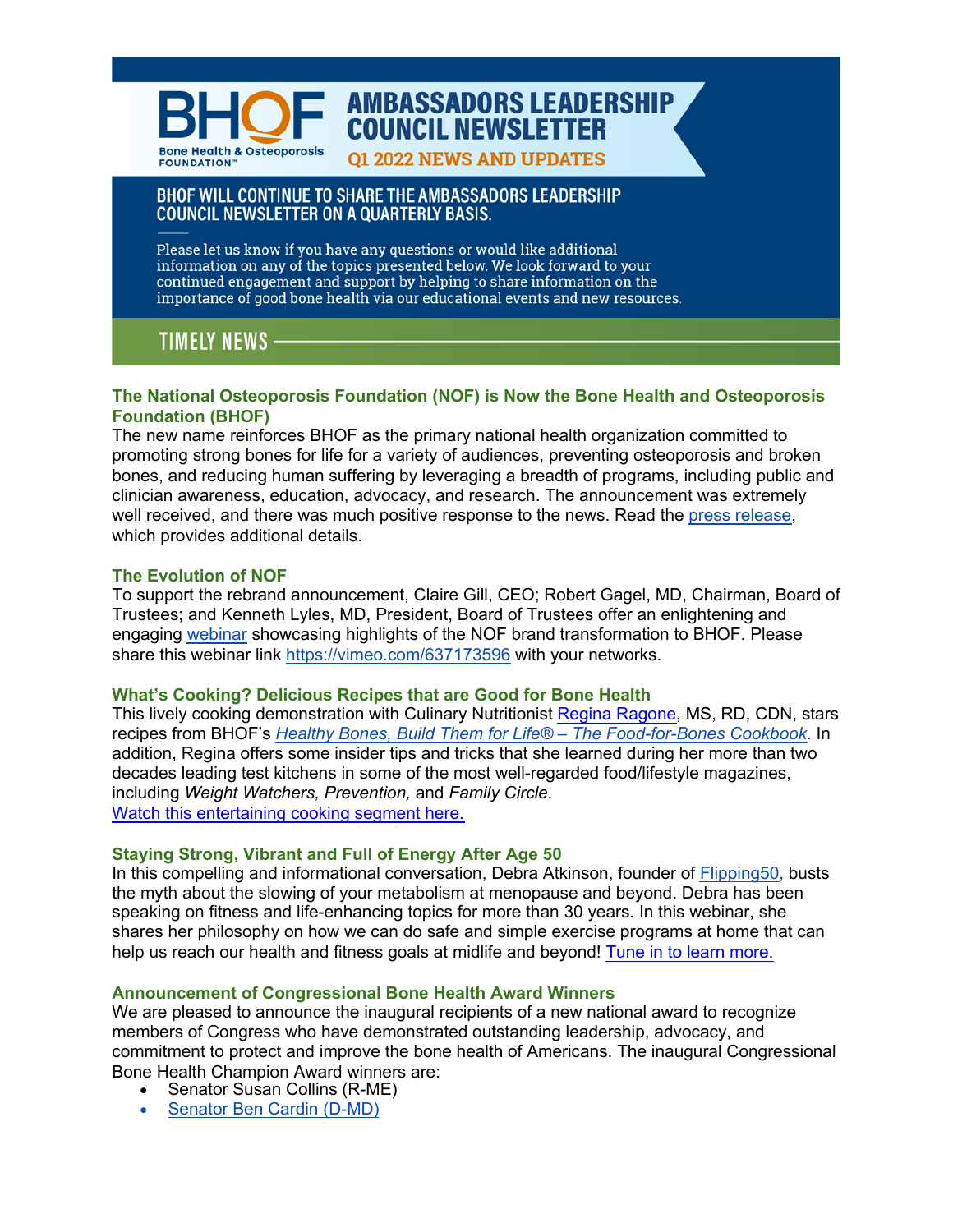- Congressman John B. Larson (D-CT)
- [Congresswoman](https://www.bonehealthandosteoporosis.org/news/rep-walorski-selected-as-congressional-bone-health-champion-award/) Jackie Walorski (R-IN)

To read and share the full press release click here: https://www.prnewswire.com/news[releases/recipients-of-inaugural-congressional-bone-health-champion-award-announced-](https://www.prnewswire.com/news-releases/recipients-of-inaugural-congressional-bone-health-champion-award-announced-301449379.html)301449379.htm

### **New Pilot Program Aims to Improve Quality of Post-Fracture Care in Patients with Osteoporosis**

BHOF is collaborating with Medstar Health in Maryland and Atrium Health in North Carolina to support a systems approach to creating a post-fracture care pathway to help curb the osteoporosis crisis and prevent patients from suffering debilitating broken bones. The initiative is supported by Amgen and UCB.

Osteoporosis is treated by multiple specialties, underscoring the need for coordinated care to support patients with the disease. This partnership will evaluate how a systems approach can help drive fracture prevention prioritization and provide better quality care for patients. Additional elements of the partnership include developing and implementing efficiencies, best practice sharing across the program sites, creating tools that document and help communicate postfracture care effectiveness, and providing virtual and in-person mentorship and learning opportunities for healthcare providers.

### **Giving Tuesday**

Giving Tuesday 2021 was a success! More than \$5,500 was raised via a series of Live Bone Chats covering a wide range of bone-health focused subject matter. BHOF's CEO, Claire Gill and Board Member, Charles Lawrence, made a donation on behalf of each attendee who joined the live chats. In case you missed them on Giving Tuesday, you can still tune in today. As you will note, the chats address a breadth of topics – there is something for everyone. Please share as you see fit.

- [Generations of Strength: Bone Health and Osteoporosis in Families](https://vimeo.com/651816967)
- [Cancer and Bone Loss](https://vimeo.com/651643646)
- [Bone Density Tests and Beyond](https://vimeo.com/651656569)
- [BHOF Support Groups: Meeting Needs in Communities](https://vimeo.com/651677743)
- [Be Bone Strong: Running for Bone Health](https://vimeo.com/651722826)
- [Public Policy and Bone Health](https://vimeo.com/651814183)
- [Men and Osteoporosis: What You Need to Know](https://vimeo.com/651813623)

Your generosity throughout the year helps support BHOF's mission of preventing osteoporosis and broken bones, promoting strong bones for life, and reducing human suffering through programs of public and clinician awareness, education, advocacy, and research. Please consider [donating](https://www.bonehealthandosteoporosis.org/support-bhof/donate/) today. BHOF would be so grateful if you would also consider forwarding this request to appropriate contacts. Your generosity is greatly appreciated. Thank you.

#### **Volunteer Spotlight Submissions**

BHOF would like to recognize and honor the good work, support, and partnerships of those who generously volunteer their time and expertise to NOF. Visit <https://www.bonetalk.org/articles/category/Volunteer+Spotlight> to review a sample of our

committed volunteers. NOF would be very thankful if you would share a nomination for us to showcase. Please send Andrea Medeiros (amedeiros@bonehealthandostoporosis.org) the name and description of the volunteer's contributions (approximately 200 words or less). Selfnominations are always welcome!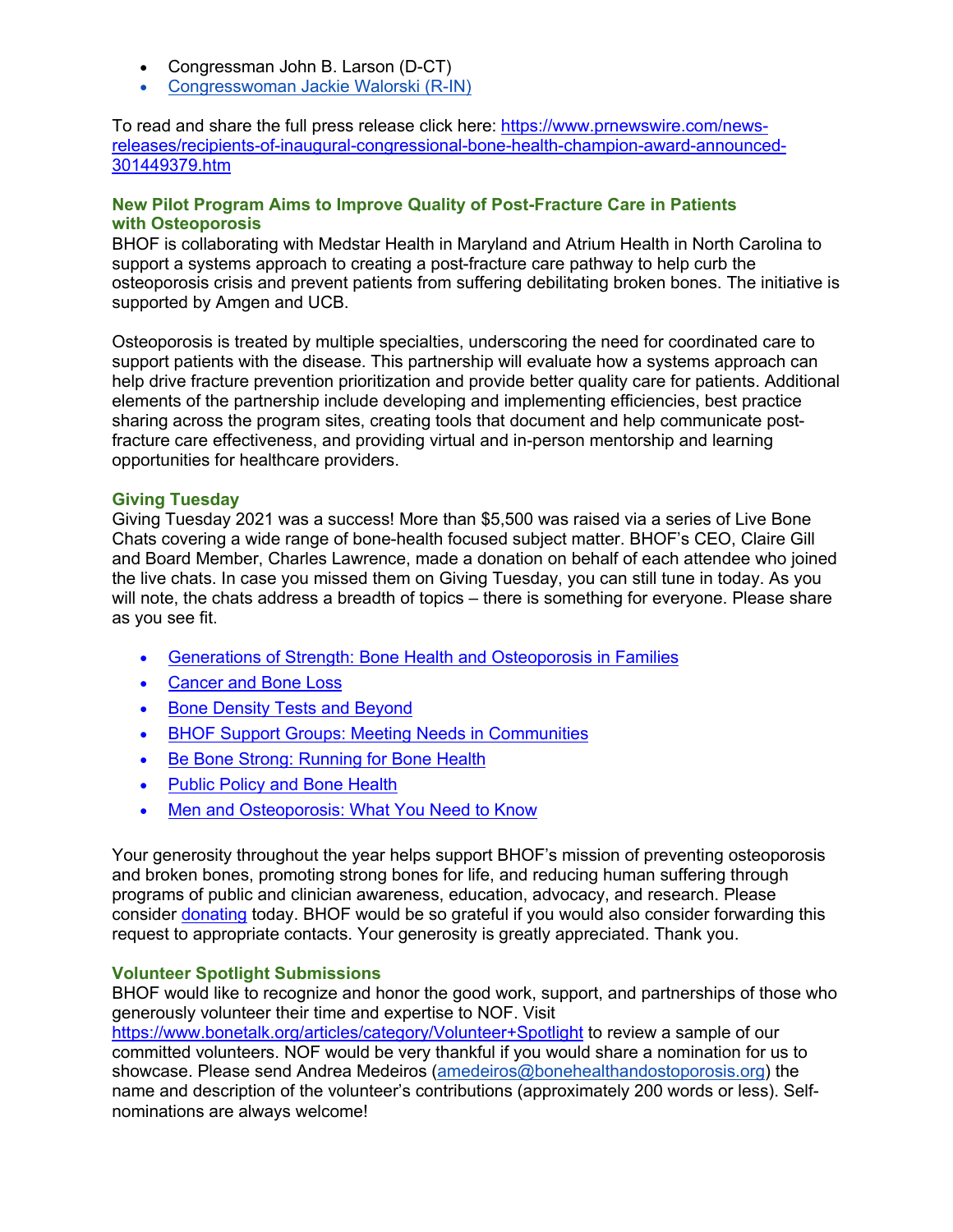#### **Healthy Bones/Healthy Communities**

The Healthy Bones/Healthy Communities training program engages a national medical cohort focused on osteoporosis and healthy bones, targeting the educational and support needs of family physicians, internists, and advanced practice providers. The content focuses on calcium and phosphate metabolism, bone biology, physiology, pathophysiology and related disorders, and osteoporosis epidemiology, diagnosis, and management.

Through the program, our goal is to train a minimum of 10 family practice, internal medicine, and/or obstetrics/gynecology providers per community in 8 to10 cities across the country.

Healthy Bones, Healthy Communities began in 2019 and took place in-person in Houston, TX and Boston, MA. In 2020, the program was implemented in a virtual format in Spokane, WA and Columbus, OH. In 2021, the program occurred virtually in Pittsburgh, PA.

If you have any questions about this program, please contact BHOF at education@bonehealthandosteoporosis.org.

*BHOF thanks Amgen for its support of the Healthy Bones/Healthy Communities project.*

#### **Patient Pathways Project Update**

BHOF is currently working on Phase 2 of the patient pathways project, which will be the creation of a patient-centric, care pathway online tool.. Phase 1 was successfully completed in early December when three stakeholder groups – including patients, caregivers and clinicians – convened via Zoom to share experiences and insights. A white paper capturing input is currently in the works. Stay tuned for updates regarding the development of the online tool.

#### **Nutrition Webinars for Clinicians**

The Nutrition for Bone Health Webinar Series is a FREE 2-part webinar series targeted to healthcare professionals and offers in-depth reviews of nutrition issues related to building and maintaining bone health throughout the lifespan.

The original webinars took place in November 2021 and can be viewed on BHOF's Learning Management System (LMS). Please click the Registration links below to access the on-demand webinars via the BHOF LMS.

Nutrition for Bone Health Throughout the Lifespan

**Faculty:** Shirin Hooshmand, PhD, RD

**[Register Online](https://cme.bonesource.org/content/nutrition-bone-health-throughout-lifespan)**

Assessing Patient Calcium and Vitamin D Levels and Dietary Intake **Faculty:** Sabrina E. Noel, PhD, RD **[Register Online](https://cme.bonesource.org/content/assessing-patient-calciumvitamin-d-levels-and-dietary-intake)**

**PHYSICIANS** BHOF designates this activity for a maximum of 1.0 *AMA PRA Category 1 Credits™.*

#### NURSES AND NURSE PRACTITIONERS

BHOF designates this activity for a maximum of 1.0 continuing nursing education hours credit(s).

*This initiative was supported by Professional Educational Grants from Sunsweet.*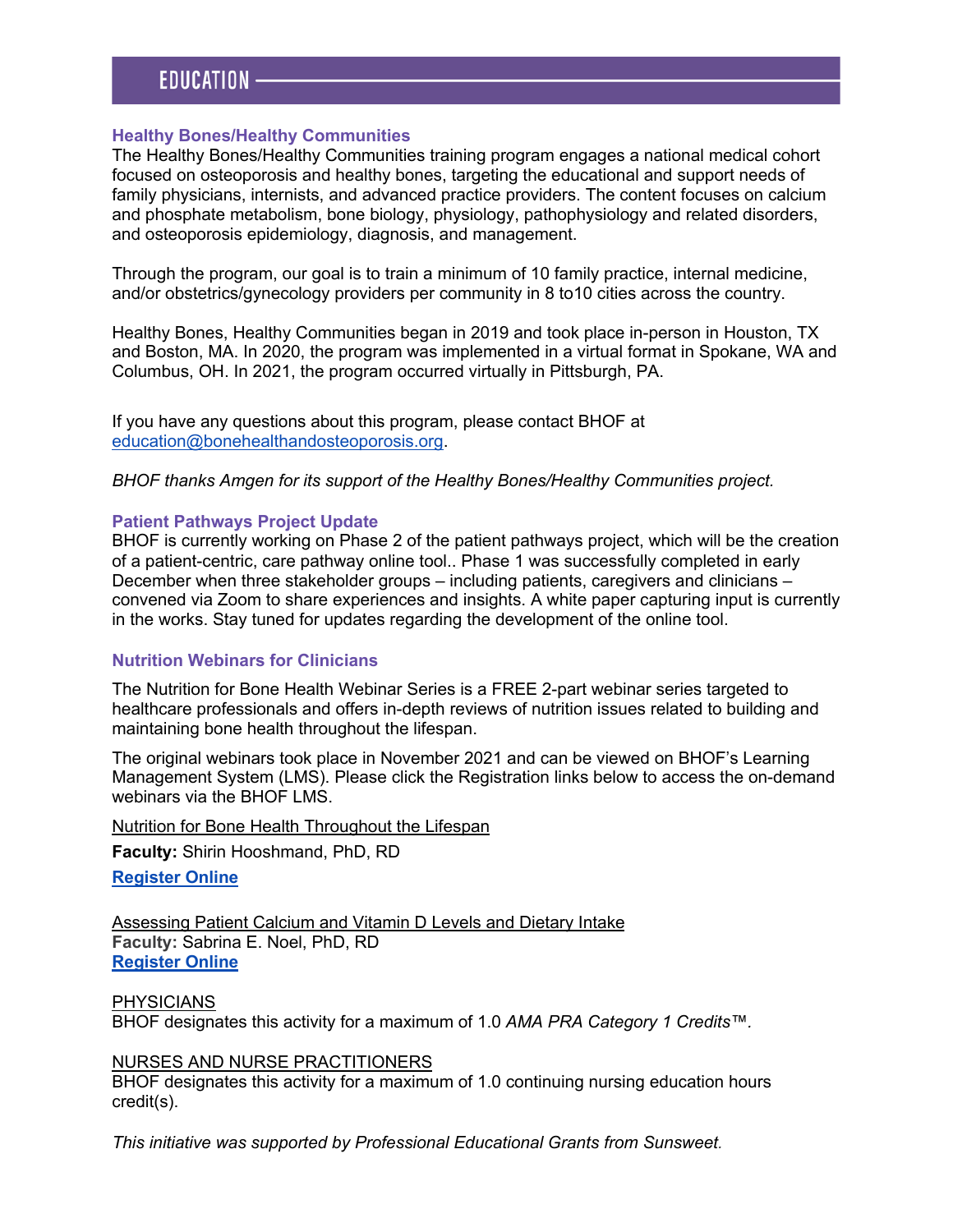**Nurse Practitioner in Women's Health Webinars and Well Woman App**

BHOF and the National Association of Nurse Practitioners in Women's Health (NPWH) partnered for the *[Women's Bone Health Courses for NPs](https://cme.nof.org/content/women%E2%80%99s-bone-health-courses-nurse-practitioners)* ,a 4-part webinar series targeted to nurse practitioners and offereing in-depth reviews of women's bone health issues. Topics included:

- Adolescent and Young Adult Bone Health
- Protecting the Fragile Spine
- Bone Health at Midlife
- Diagnosis and Treatment of Osteoporosis in Women

•

To view and share this educational webinar series, please [click here](https://cme.nof.org/content/women%E2%80%99s-bone-health-courses-nurse-practitioners)**.** 

*This activity was made possible by support from Amgen and Medtronic.*

ADVOCACY —

## **National Bone Health Policy Institute**

On Oct. 5, 2021, BHOF announced a collaboration with Medstar Health in Maryland and Atrium Health in North Carolina to support a systems approach to creating a post-fracture care pathway to help curb the osteoporosis crisis and prevent patients from suffering debilitating broken bones. Read the press release for more details

[https://www.bonehealthandosteoporosis.org/news/new-pilot-program-aims-to-improve-quality](https://www.bonehealthandosteoporosis.org/news/new-pilot-program-aims-to-improve-quality-of-post-fracture-care-in-patients-with-osteoporosis/)of-post-fracture-care-in-patients-with-osteoporosis/. Please share with your constituents.

*The initiative is supported by Amgen and UCB.*

## **The Bone Health and Osteoporosis Foundation and the Black Women's Health Imperative**

The BHOF and the Black Women's Health Imperative worked together to address racial disparities in bone health. Although Black men and women are generally less likely to suffer from osteoporosis and sustain a fragility fracture, they have higher hospitalization rates, higher death rates following fractures, and lower bone mineral density (BMD) screening rates. You can [read the full article here https://ognsc.com/2021/10/18/its-time-to-address-racial-disparities-in](https://ognsc.com/2021/10/18/its-time-to-address-racial-disparities-in-bone-health/)bone-health/. We ask you to forward this timely and critical information to your networks.

## **State Resolution to Officially Proclaim May 2022 as National Osteoporosis Month**

While May is still a few months away, it is not too early to help BHOF continue to reinforce May 2022 as National Osteoporosis Month and spread awareness of osteoporosis and its impact. The toolkit can be accessed here:

[https://www.dropbox.com/home/State%20Proclamation%20Kit.](https://www.dropbox.com/login?cont=%2Fhome%2FState%252520Proclamation%252520Kit) The toolkit includes both a sample introductory statement and a sample resolution to be edited according to your own state's data shared in th[e Milliman Report. T](https://www.bonehealthpolicyinstitute.org/state-reports-2021)he Milliman Report provides the state-specific information and critical numbers to assist you in completing the Proclamation. When you visit the link, you will find a map of the U.S. Simply click on your state and you will find relevant, individual findings. Please help BHOF with this important and much-needed initiative.